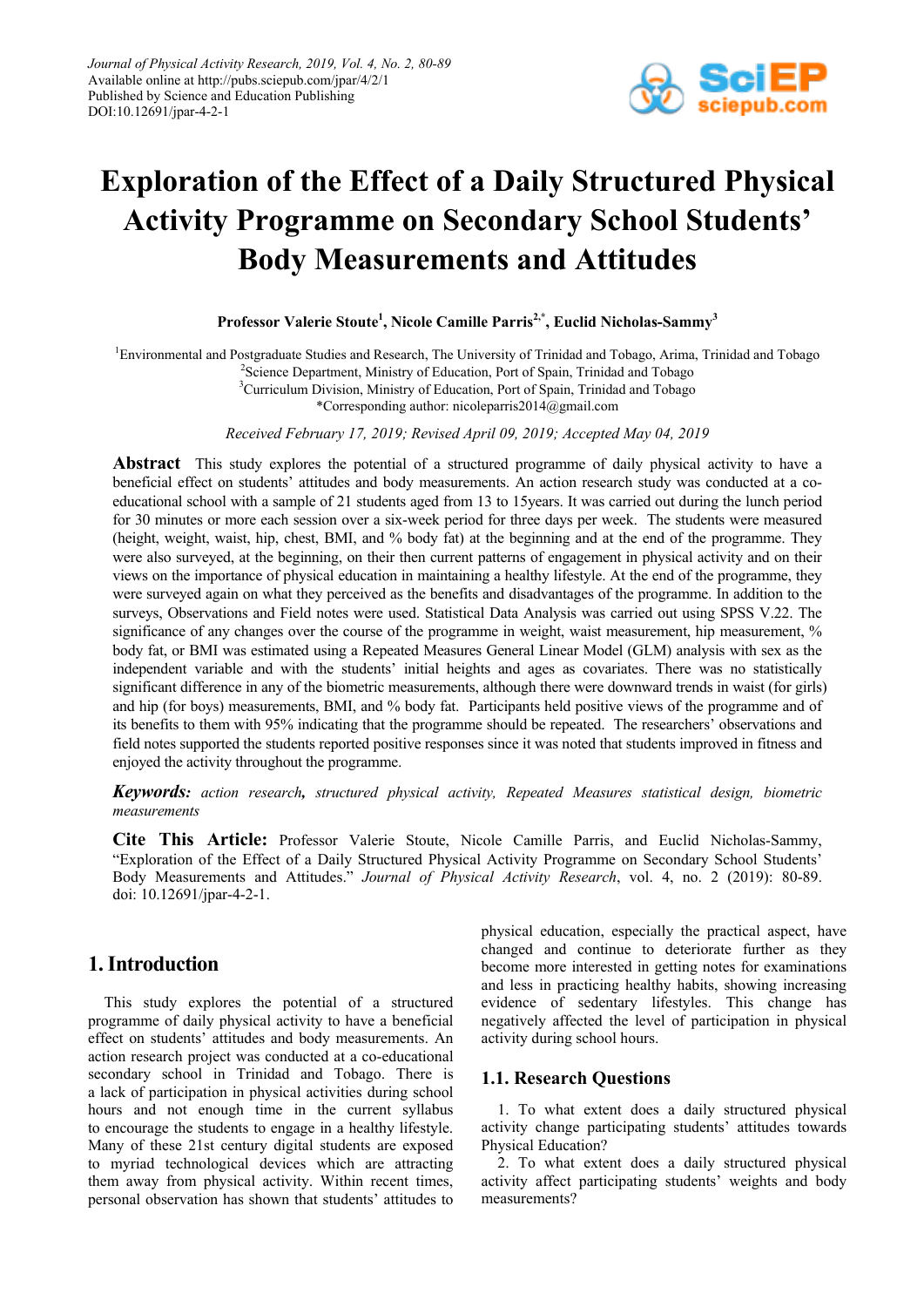# **1.2. Significance of the Study**

The purpose of this study is to explore the impact of a daily structured Physical Activity Programme on students' body weights and their attitudes to physical activity. It is believed that the implementation of such a programme will encourage students to increase and improve their participation in physical activities during school hours and create a desire in them to continue throughout their adulthood to stay physically active. If so, this should lead to healthy lifestyle changes and, at the same time, good weight management.

This study illustrates that physical activity has the potential to impact positively on students to become change agents, make wise decisions about their lifestyle changes, and develop critical thinking skills as stated in a 2011 World Health Organisation report  $[16]$ . The study could provide evidence to support a more frequent use of daily activities in the Physical Education practical classes as a means of controlling weight gain. The intent is to provide stakeholders, through the implementation of a daily structured physical activity programme, with tangible evidence that physical activity is an inexpensive and effective path to effecting attitudinal change and managing weight, both of which should lead, all other things being the same, to a more healthy lifestyle.

There is the possibility that this could have additional benefits of fostering better relationships between students and teachers, perhaps decreasing indiscipline in students, and providing a more salubrious atmosphere for educators.

# **2. Background Literature**

Even though physical activity is universally acknowledged to be an important part of healthy functioning and well-being, the full scope of its value is rarely appreciated [\[2\].](#page-8-0) Without regular physical activity the body slowly loses its strength, stamina, and ability to function well. Individuals, who are physically active and are at a healthy weight, live about seven years longer than those who are not active and are obese [\[1\].](#page-8-1) 

Physical activity is associated with longer life expectancy even at relatively low levels, as reported by the National Cancer Institute [\[9\].](#page-8-2) Regular activity was found to be beneficial regardless of a person's body weight, according to a study by a team of researchers who are a part of the National Institute of Health. They found that people who engaged in leisure-time physical activity had life expectancy gains of four or more years compared with those who were inactive [\[9\].](#page-8-2) Similarly, it has been suggested that 150 minutes of physical activity per week enhances fitness [\[1\].](#page-8-1) According to the report, this could be achieved by 30 minutes of activity 5 days a week (something which is possible during school hours, incidentally).

There have been several studies which have reported on the importance of regular physical activity for weight control. According to Wing et al. [\[15\],](#page-9-1) to effectively reduce body weight, it is widely accepted that a negative energy condition needs to be present, whereby energy absorbed in the form of calories is less than that expended through activity. On the other hand to maintain weight loss or to prevent weight gain, energy intake must balance

the outflow. Thus, physical activity can be an important intervention to achieve desired body-weight regulation. However, the effect of physical activity alone on reductions in body weight may be somewhat modest but can be more effective cumulatively on a long-term basis [\[15\].](#page-9-1)

Several studies have shown that a sedentary lifestyle not only affects body weight but also reduces physical performance. Overweight and obesity are thus negatively correlated with physical activity, as assessed through standardized tests [\[14\].](#page-8-3) Increasing the level of participation in physical activity among overweight, obese and, particularly, low-active individuals should contribute to improved health and quality of life into adulthood. Ultimately, a healthier adult population should lower the economic burden on the public health system from diseases associated with obesity and physical inactivit[y \[10\].](#page-8-4)

Managing a healthy lifestyle is a learned behavior, as is posited in social cognitive theory [\[3\].](#page-8-5) In this article, Bandura proposes that behavior is based on environmental (learned) influences, on personal factors, with selfefficacy being a central tenet, and on the attributes of the behavior itself. Young people should be taught how to manage their physical health up to the point when enough time has elapsed for them to learn how to make it a lifestyle. Implementing a daily structured physical activity programme can help in this regard. There is some evidence to suggest that regular physical activity behavior, established early in the life of children, track into adulthood, according to Mc Kenzie and Lounsbery [\[8\].](#page-8-6) However, for physical activity to become a habit and to bring about a lifestyle change, children must be given the opportunity to participate in it daily [\[8\].](#page-8-6)

Sallis et al. [\[13\]](#page-8-7) argued that schools are the most costeffective public health resource in which to address inactivity and that physical education teachers are uniquely positioned to provide and promote the students' daily physical activity. Some authors believe that we need to capitalize more on the opportunity that Physical Education (P.E.) can provide, especially to school children, in reducing sedentary behavior and contributing to population health [\[8\].](#page-8-6)

Students learn better when they are healthier [\[4\].](#page-8-8) Regardless of the competency of teachers or any other major academic measures put in place, educational progress will be profoundly limited if students' poor physical health leaves them without motivation to learn [\[4\].](#page-8-8) Health-related problems play a primary role in limiting the inspiration and ability to learn. If a sedentary lifestyle and lack of physical activity are cultivated in the school climate, then the students will be more likely to be unenthusiastic and to succumb to lifestyle diseases, which in turn will adversely affect learning [\[4\].](#page-8-8) Furthermore, children need to develop communication and social skills. The current preoccupation with electronic devices, to the exclusion of live engagement, puts at risk the holistic development of a child.

The need for increased research on student attitude to physical activity may be attributed in part to the expected influence attitude may have on future participation in physical activity among students [\[6\].](#page-8-9) There is evidence to suggest that students who exhibit negative feelings towards physical education and activity in school may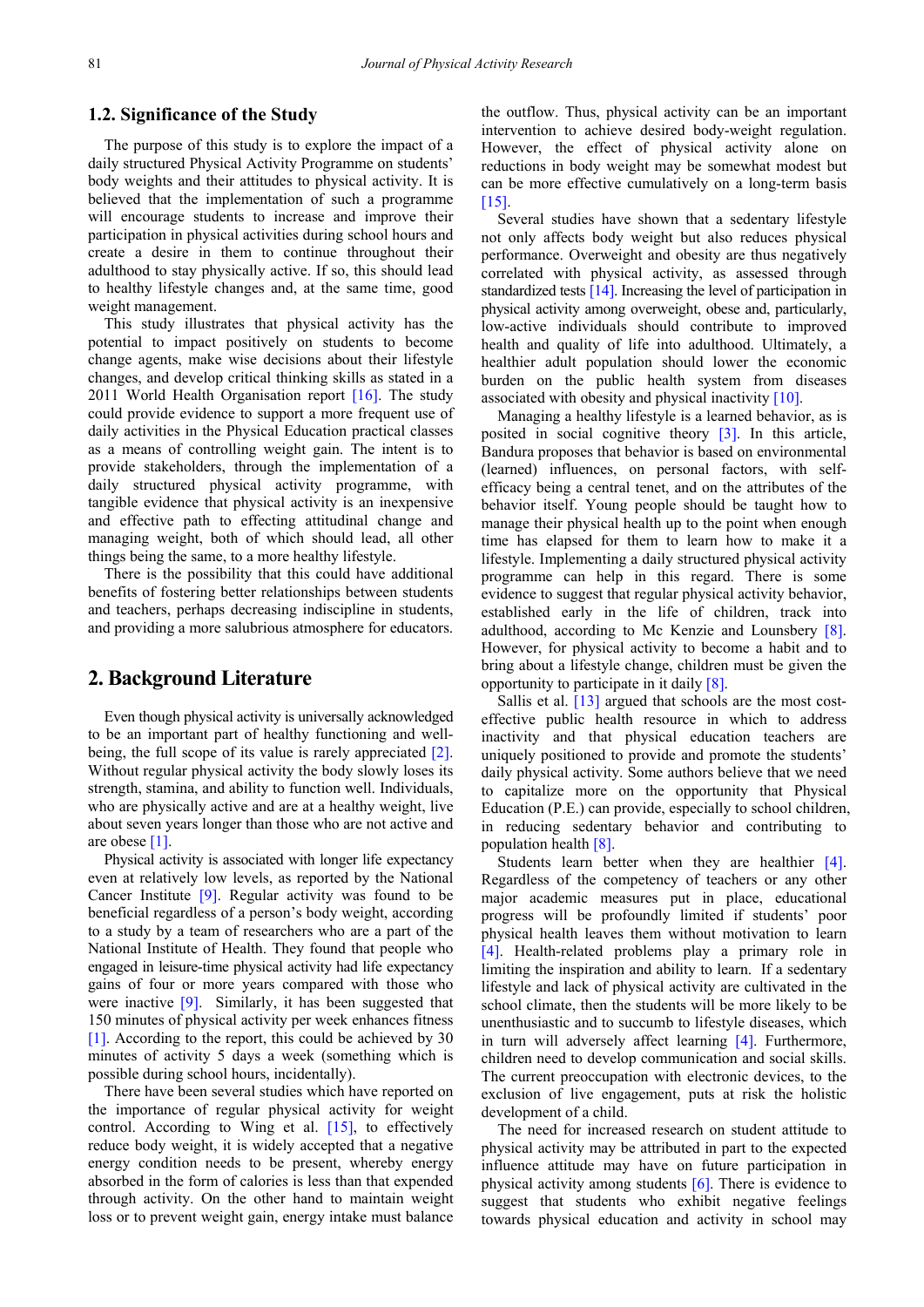refrain also from participating in physical activity outside of school [\[7\].](#page-8-10) According to Portman [\[11\],](#page-8-11) promoting good attitudes towards physical activity and physical education is an important component in fostering an active lifestyle among our youth.

Additionally, the inclusion of research on students' attitudes has the potential to provide a more global view of student learning. The acquisition of knowledge about students' attitudes can help both teachers and students in the learning process. The possible influence of student attitude, with regard to physical activity, on the learning environment itself has not received much attention by sport pedagogy researchers [\[12\].](#page-8-12) More research is needed to fully explore any attitude-learning relationship in physical education.

Students come into the PE setting with different characteristics and dispositions. Students who possess an intense good feeling toward physical education affect the learning environment in a positive way  $[5]$ . It is a completely different situation when students come to physical education with strong negative feelings. Student attitude affects the ecology of the gymnasium, playfield and classroom [\[6\].](#page-8-9) 

## **3. Methodology**

Both qualitative and quantitative data collection methods were used. This study was conducted with a sample of 21 form 3 students. These students were chosen because this would be their last academic year for participating in a compulsory physical education class. This form 3 class had a mixture of different body types, weights, ethnicities, religions, social and academic abilities, and personalities. Ten percent of the class received breakfast and lunch from the school feeding programme. All the students at this level had been exposed up to this point to physical activity only once every 6 days per week.

### **3.1. Experimental Design**

Two survey instruments were used, one administered at the beginning and the other at the end of the programme. The first collected demographic data, information on physical activity practice, and the participants' views on the importance of physical education in promoting elements of health, fitness, and self-confidence. The second questionnaire collected the participants' perceptions of the different facets of the implemented programme and on the benefits they felt they had reaped from participation. In addition to the surveys, Observations and Field notes were used to gather additional information on the students, among which were punctuality, attendance, adherence to the rules, engagement in the activity, and general attitude (respect for authority, attention to instructions of the day, and satisfaction with daily activity).

This study was conducted over a 6-week period in the second term in the school year. Each student was given the opportunity to participate. Daily physical activity was conducted during the lunch period for 30 - 45 minutes per session. The programme involved three days of daily physical activity, which would result in energy

expenditure. No student was involved in less than 540 minutes of physical activity over the 18 instructional sessions.

The session comprised of a warm up, followed by the main activity, then a cool down using planned exercises and games throughout. Prior to the start of the programme and at the end, discussion sessions were held with the students. This was so that they could understand what the programme involved and, afterwards, could get additional clarification on the rationales for different activities they had engaged in during the programme. The activities were designed to target 4 areas for physical improvementcardio-vascular endurance, muscular endurance, strength, and flexibility. All necessary resources and equipment were provided for the students. Clearly defined rules, with respect to noise levels, movement allowed, and time allocations for the exercises, were outlined at each session.

The unit on Fitness Training emphasized challenges, circuit activities, and games, using the existing equipment at the school. Students worked both in groups and individually to explore, observe and discover their hidden abilities. They were also encouraged to help their classmates increase their confidence levels. The Fitness Training programme was implemented for six weeks. The activities from weeks 1 to 3 were repeated in weeks 4 to 6.

#### **3.1.1. Data Collection**

The demographics of the participants and the categorical responses given in the first and second survey are summarized in frequency distributions among the categories. These are tabulated. For some of these, wherever they could add clarity, bar charts were also used to capture some of the same distributions. Survey scale responses were summarized using statistics (means and standard deviations) for each item on the scale. In addition, a stacked horizontal bar chart was used for the scale on importance of physical education, which was administered to students in the initial survey. This allowed comparisons to be made between scale items. The summary statistics are listed for the biometric measurements (chest, hip, waist, weight, height, BMI, and fat %) of the sample at the beginning and at the end of the programme.

The means of the items on the survey scale are ranked in decreasing order to discuss which benefits of physical education are perceived as most important by the students. Post-programme, the views of the students, captured as 'yes', 'no', 'don't know', on several aspects of the programme and its benefits are ranked, according to % YES, in two separate tables, one for the positive and another for the negative items.

An ANOVA model, the General Linear Model Repeated Measures, using SPSS V.22 is used to estimate the significance of any changes, pre and post- programme, in hip, waist, weight, BMI, and fat % measurements. This model allows each student to act as his/her own control. Sex is used as a fixed independent factor so that the changes for boys and girls could be evaluated separately. Given the fact that maturation could have taken place during the period, age is used as a covariate. Chest and height measurements were not examined because these would be too confounded by maturation (chest) and/or had nothing to do with physical activity (height).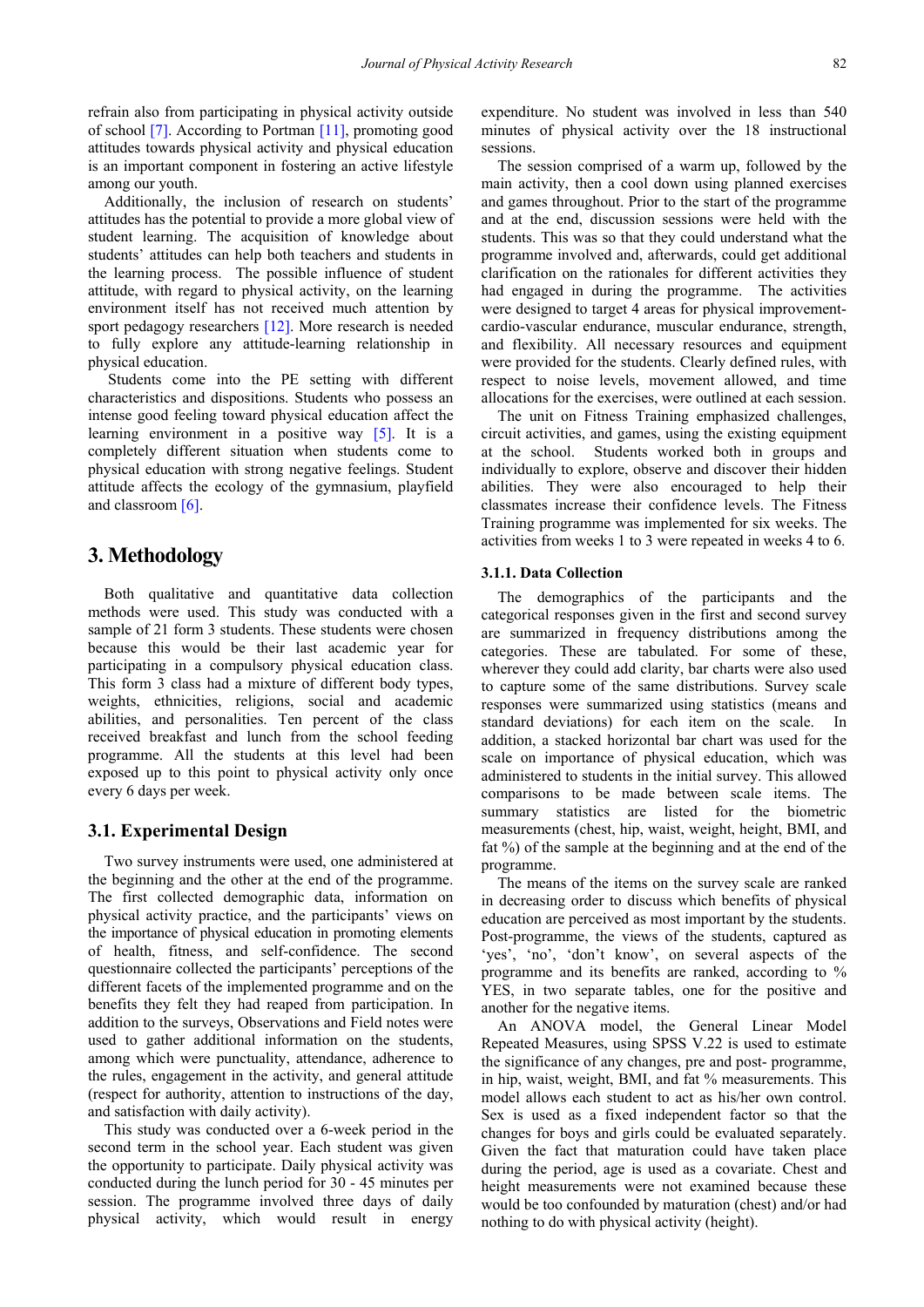# **4. Results and Discussion**

This study sought to survey high school students' views after they participated in a daily structured physical activity programme for six weeks. It looked too at whether any significant impact on students' physical measurements of weight, hip, waist, body mass index, and % fat could be detected. Field notes, maintained from observations of the students during the programme, were used to add insights into their enthusiasm for the activity, among other things.

## **4.1. Summaries of Demographics and Categorical Responses**

**Table 1. Frequency distributions of sample demographics and categorical survey responses**

<span id="page-3-0"></span>

| Question                                           | <b>Response Category</b> | Frequency %      |  |  |
|----------------------------------------------------|--------------------------|------------------|--|--|
|                                                    | <b>Boys</b>              | 52               |  |  |
| Sex                                                | Girls                    | 48               |  |  |
|                                                    | Yes                      | 100              |  |  |
| Do you like Physical<br>Education?                 | No                       | $\boldsymbol{0}$ |  |  |
|                                                    | Don't know               | $\boldsymbol{0}$ |  |  |
|                                                    | Increase fitness         | 52               |  |  |
|                                                    | Lose Weight              | 43               |  |  |
|                                                    | Just for fun             | 43               |  |  |
| Why are you taking part in                         | Improve self-esteem      | 14               |  |  |
| this programme?                                    | Incentive Offered        | 5                |  |  |
|                                                    | Self-confidence          | 5                |  |  |
|                                                    | No Obvious reason        | $\boldsymbol{0}$ |  |  |
|                                                    | Very Important           | 24               |  |  |
| How important is Physical                          | Important                | 43               |  |  |
| Activity to you?                                   | Somewhat important       | 29               |  |  |
|                                                    | Not important            | $\overline{4}$   |  |  |
|                                                    | 2                        | 43               |  |  |
|                                                    | 5                        | 29               |  |  |
| How many days per week                             | 1                        | 10               |  |  |
| at present do you                                  | 4                        | 9                |  |  |
| participate in                                     | 3                        | 9                |  |  |
| sports/physical activities?                        | 7                        | $\boldsymbol{0}$ |  |  |
|                                                    | 6                        | $\boldsymbol{0}$ |  |  |
|                                                    | Less than 30 minutes     | 38               |  |  |
| At present, how long do                            | 30 minutes               | 23               |  |  |
| you participate in                                 | 45 minutes               | 14               |  |  |
| sports/physical activity<br>during schools' hours? | More than one hour       | 14               |  |  |
|                                                    | 1 hour                   | 9                |  |  |
|                                                    | More than one hour       | 48               |  |  |
| How long do you spend in                           | 1 hour                   | 14               |  |  |
| sport/physical activity                            | $\overline{45}$ minutes  | 9                |  |  |
| outside of school hours?                           | 30 minutes               | 9                |  |  |
|                                                    | Less than 30 minutes     | 19               |  |  |
| Do you think that physical                         | Yes                      | 76               |  |  |
| activity should be done<br>daily in schools?       | No                       | 24               |  |  |
|                                                    | After lunch              | 47               |  |  |
| When do you think is the                           | During lunch             | 42               |  |  |
| best time within school                            | After morning break      | 4                |  |  |
| hours for students to                              | After school             | $\overline{4}$   |  |  |
| participate in a structured                        | After morning assembly   | $\boldsymbol{0}$ |  |  |
| physical activity session?                         | Other                    | $\boldsymbol{0}$ |  |  |
| Is it important to you to                          | Yes                      | 100              |  |  |
| maintain a healthy                                 | No                       | 0                |  |  |
| lifestyle?                                         |                          |                  |  |  |
|                                                    | Yes                      | 5                |  |  |
| Do you smoke?                                      | No                       | 90               |  |  |
|                                                    | Sometimes                | 5                |  |  |
|                                                    | Yes                      | 5                |  |  |
| Do you drink alcohol?                              | No                       | 62               |  |  |
|                                                    | Sometimes                | 33               |  |  |

The frequency % values are given in [Table 1.](#page-3-0) The sample was almost equally boys (52%) and girls (48%) between the ages of 13 to 15 years. All of them admitted to liking physical education and each had at least one obvious reason for participating, among the most frequent of which were better fitness (52%), weight loss (43%), and fun (43%). Very few (5%) were interested in the incentive offered or wanted to boost self-confidence (5%).

Only 4% of the students in the sample viewed physical activity as being unimportant with many more (72%) viewing it as either important or very important. Most (43%) students participated in physical activity only twice a week but more than a quarter of them (29%) said that they did so 5 times per week, No one participated in physical activity on 6 days or 7 days per week. The students (76%) felt that physical activity should be done daily and in school. Most (61%) students engaged in it for 30 minutes or less daily during school hours but, outside of school, almost the same amount (62%) did so for 1 hour or more daily. Only 5% of students felt that the physical activity programme in which they had engaged should not be repeated, while 38% suggested that it be carried out with all students and another 43% felt it could even be repeated with the same form 3 class. All students claimed to be maintaining a healthy lifestyle, with only 5% of them admitting to smoking and 5 % admitting to drinking alcohol, although 33 % more said they drank sometimes.

### **4.2. Importance of Physical Education**

This issue was explored using an interval scale of 11 items, for which participants scored their views on the importance of each item, using from '0' (of no importance at all) to '5' (of maximum importance). The item means in ranked order and the corresponding standard deviations are given in [Table 2.](#page-3-1) The mean gives the intensity of the perceived importance, averaged over all the participants, and the standard deviations give the level of consensus in their scores for each item. The higher the mean, the more important is the corresponding scale item and the lower the standard deviation the better is the consensus among the respondents in the scores awarded to that item.

**Table 2. Means and standard deviations for the importance of Physical Education benefits**

<span id="page-3-1"></span>

| How Important do you think Physical<br>Activity is in promoting ? | Mean | Standard<br>Deviation |  |
|-------------------------------------------------------------------|------|-----------------------|--|
| disciplined behavior?                                             | 4.52 | 0.68                  |  |
| a greater team spirits?                                           | 4.48 | 0.81                  |  |
| physical health and fitness in an individual?                     | 4.43 | 0.81                  |  |
| motivation to improve one's physical health?                      | 4.38 | 0.74                  |  |
| good mental health?                                               | 4.38 | 0.86                  |  |
| a reduced degree of obesity in a population.                      | 4.29 | 1.27                  |  |
| self-confidence?                                                  | 4.10 | 0.77                  |  |
| leadership development?                                           | 3.95 | 0.97                  |  |
| intellectual development?                                         | 3.86 | 0.91                  |  |
| socialization skills?                                             | 3.14 | 1.39                  |  |
| emotional well-being?                                             | 2.90 | 1.51                  |  |

The most important benefits promoted by physical education were perceived as disciplined behavior (mean =  $4.52$ ), team spirit (mean =  $4.48$ ), health and fitness (mean = 4.43), both physical (mean = 4.38) and mental health (mean  $= 4.38$ ) equally. Decreasing obesity in the population (mean  $= 4.29$ ) was only ranked 6th.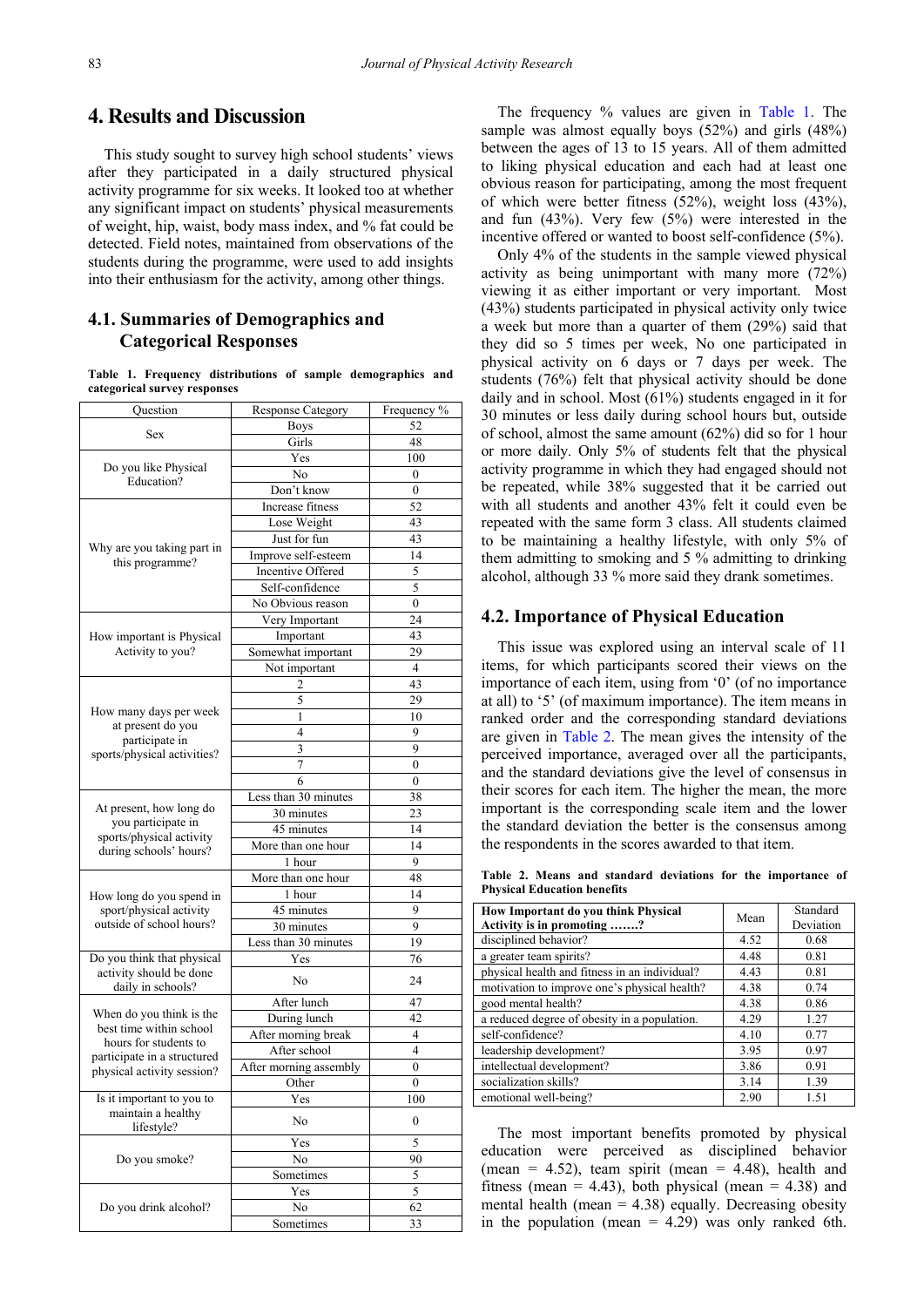Emotional well-being was considered, on average, the least important benefit. However, given the large standard deviation, responses to this may have been very polarized.

A better view of the distributions among the categories of answers is given by the stacked horizontal bar graph in [Figure 1.](#page-4-0) This shows that, whereas the items with the higher means are negatively skewed with most response scores between '3' and '5,' participants gave scores in every category of importance for emotional well- being with the most frequent score (38%) being '4'.

<span id="page-4-0"></span>

**Figure 1.** Frequency Distributions of the scores for items on the scale for the importance of Physical Education

#### **4.3. Impressions of the Programme**

**Table 3. Positive and negative effects of the physical activity programme**

<span id="page-4-1"></span>

|                | This programme has                                | Yes      | No             | Don't know |  |
|----------------|---------------------------------------------------|----------|----------------|------------|--|
| 1              | increased my self confidence                      | 95       | 5              | $\theta$   |  |
| $\overline{c}$ | given me the urge to keep up<br>physical activity | 91       | 9              | $\Omega$   |  |
| 3              | increased my self esteem                          | 91       | 9              | $\theta$   |  |
| $\overline{4}$ | helped me to get fitter                           | 86       | 5              | 8          |  |
| 5              | made me want to stay healthy                      | 76       | 19             | 5          |  |
| 6              | helped me to sleep better each<br>night           | 62       | 33             | 5          |  |
| 7              | made me eat better                                | 52       | 29             | 19         |  |
| 8              | helped me to lose weight                          | 48       | 52             | $\theta$   |  |
| 9              | helped me to lose inches                          | 48       | 38             | 14         |  |
| 10             | helped me to concentrate better<br>after lunch    | 29       | 52             | 19         |  |
|                | This programme                                    | Yes      | N <sub>0</sub> | Don't know |  |
| 1              | made me sleepy in school                          | 52       | 48             | $\theta$   |  |
| $\overline{2}$ | made me tired in school                           | 48       | 52             | $\theta$   |  |
| 3              | made me put on weight                             | 43       | 57             | $\theta$   |  |
| $\overline{4}$ | has made me eat more                              | 29       | 62             | 9          |  |
| 5              | was too long (months)                             | $\theta$ | 100            | $\theta$   |  |
| 6              | was conducted for too long each<br>dav            | $\theta$ | 100            | $\theta$   |  |
| $\overline{7}$ | was conducted at the wrong time<br>each day       | $\theta$ | 95             | 5          |  |
| 8              | was conducted for too many days<br>a week         | $\theta$ | 100            | $\theta$   |  |

Once the programme was completed, students were asked to rate its impact on them in terms of perceived feelings of well-being, improvements in physical fitness, and other possible changes in their biometrics. They were also asked about negative effects such as extra sleepiness or tiredness in class. The possible positive and negative impacts of the physical activity programme are separated and ranked, according to % Yes, in [Table 3.](#page-4-1)

The biggest benefit (95% Yes) was seen to be the perceived increase in self-confidence that the students experienced. Also, highly rated were improved selfesteem (91%), a greater urge to remain physically active (91%), and better fitness (86%). Not many (29%) felt that their concentration improved after lunch. Among the negatives about half of the participants felt the programme made them sleepy (52%) or tired (48%) in school and made them put on weight (43%). Only 29% felt it made them eat more. No one felt the programme was too long in total or each day or that it was conducted at the wrong time of day or for too many days a week.

#### **4.4. Observations captured in Field Notes**

Field notes were taken during the sessions. The students' comments were most informative. Overall, the students expressed a positive attitude when involved in the activities over the 6-week period. Some excerpts from their verbatim statements include "an interesting experience…. great way to explore different activities to understand the interrelated components of fitness" and "we are doing new things every other day that add to previous knowledge…. activities are interactive and fun!"

A checklist was used to observe the students. They were observed to be regular and punctual for each session, keeping up with the activity and attentive to directions and instructions, which were clearly communicated. Most of the time, they maintained a good relationship with each other. There was hardly any verbal dispute during the activity. The students came with a change of clothes daily and demonstrated respect for authority. The researchers observed the groups and found that many of the students enjoyed working with each other and carrying out the activity. There were only very few instances where students did not respond positively with each other and then, once guidance was provided, the groups settled and became more productive.

### **4.5. Changes in Students' Physical Measurements**

In [Table 4](#page-5-0) are summary measurements for the students, obtained before and after the programme. There was no clear difference in any of the biometrics. However, it should be noted that maturation and eating habits during the 6 weeks of the programme could have confounded the results. In addition, while the students were measured by a nurse, some wore more clothes for their final measurement than for their initial measurement. Some boys wore two pairs of pants under their clothes and girls wore padded bras. Finally, muscle does weigh more than fat so during maturation, boys certainly could have lost fat and gained muscle. It is also possible that the duration of the programme was too short to observe any impact.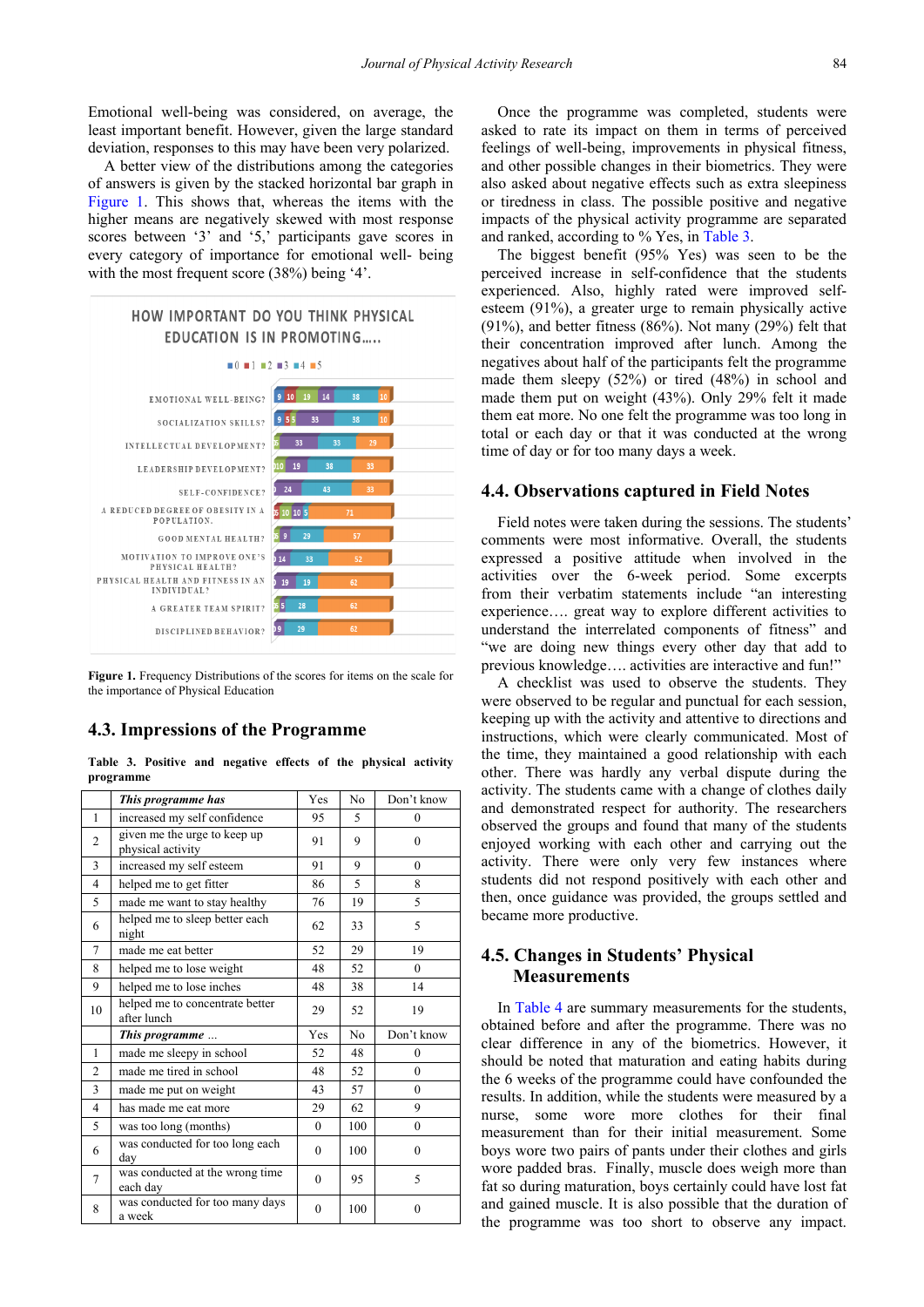Nevertheless, the results are still tested statistically, particularly to see if there was any interaction effect.

Statistical Data Analysis was carried out using SPSS V.22. The data was analyzed as a Repeated Measures General Linear Model with Sex as the independent variable, with each of WEIGHT, WAIST measurement, HIP measurement, % Body Fat, or BMI as the dependent variable in separate analyses, and INITIAL HEIGHT and AGE as covariates. The rationale for the repeated measures approach is that everyone's readings, from before and after the programme, are compared in a design that is the highest form of control. What cannot be controlled, as noted before, is maturation during the programme so INITIAL HEIGHT and AGE are used as covariates to account for the confounding of the outcomes these may cause.

The analysis returns p values for the impact on the dependent variable (WEIGHT, WAIST, HIP, %BODY FAT, or BMI), caused by time (pre- to post- programme), by Sex and by the interactions of time with Sex, with Age, and with Height. There is no significant change in any of the individual metrics on completion of the programme. Only the interaction of time (pre-to post-programme) and Sex is significant for hip measurement (p=0.000). Plots of the values, separated for boys and girls, show trends over time (pre- to post-programme) for the dependent variable for each group. The weight change from before to after is small and the pattern is the same for girls and boys [\(Figure 2\)](#page-5-1). Waist size trends downwards for girls but upwards for boys and the plots cross, signifying that this interaction should be significant, except that there may be too much variance to pick it up in the test itself [\(Figure 3\)](#page-6-0). For hip measurement, the mean value for girls is trending upwards but that for boys decreased slightly, causing the interaction effect to be significant [\(Figure 4\)](#page-6-1). This interaction effect tests for significance of the difference in pre-post measurement gaps for boys and girls. BMI and % Fat are both trending downwards for boys and for girls so that maybe with a longer duration, the decrease with activity would have been significant [\(Figure 5](#page-7-0) and [Figure 6\)](#page-7-1). Note the pattern is the same for boys and girls for both biometrics.

| Table 4. Sample Biometrics – pre- and post- Physical Activity Programme |
|-------------------------------------------------------------------------|
|-------------------------------------------------------------------------|

<span id="page-5-0"></span>

| <b>Biometric Measure</b> | Minimum |       | Maximum |       | Mean    |       | Std. Deviation |       |
|--------------------------|---------|-------|---------|-------|---------|-------|----------------|-------|
|                          | Initial | Final | Initial | Final | Initial | Final | Initial        | Final |
| Age (years)              | 13.0    |       | 15.0    |       | 14.3    |       | 0.56           |       |
| Weight (kg)              | 36.1    | 37.7  | 95.2    | 96.7  | 61.4    | 61.6  | 17.6           | 17.5  |
| Height (cm)              | 158.0   | 158.0 | 177.0   | 179.0 | 166.4   | 167.6 | 5.2            | 6.0   |
| Chest (cm)               | 27.5    | 20.0  | 43.0    | 43.0  | 33.9    | 33.2  | 4.8            | 5.6   |
| Hip (cm)                 | 31.5    | 32.0  | 48.0    | 50.0  | 38.5    | 38.8  | 5.1            | 5.6   |
| Waist (cm)               | 23.0    | 24.0  | 39.0    | 40.5  | 30.6    | 30.3  | 5.1            | 4.8   |
| % Body Fat               | 6.0     | 4.00  | 41.0    | 40.0  | 22.5    | 20.8  | 11.3           | 11.3  |
| BMI                      | 14.0    | 10.0  | 33.0    | 34.0  | 21.9    | 21.2  | 5.7            | 6.2   |
|                          |         |       |         |       |         |       |                |       |

<span id="page-5-1"></span>

**Figure 2.** Change in mean weight from before (1) to after (2) the programme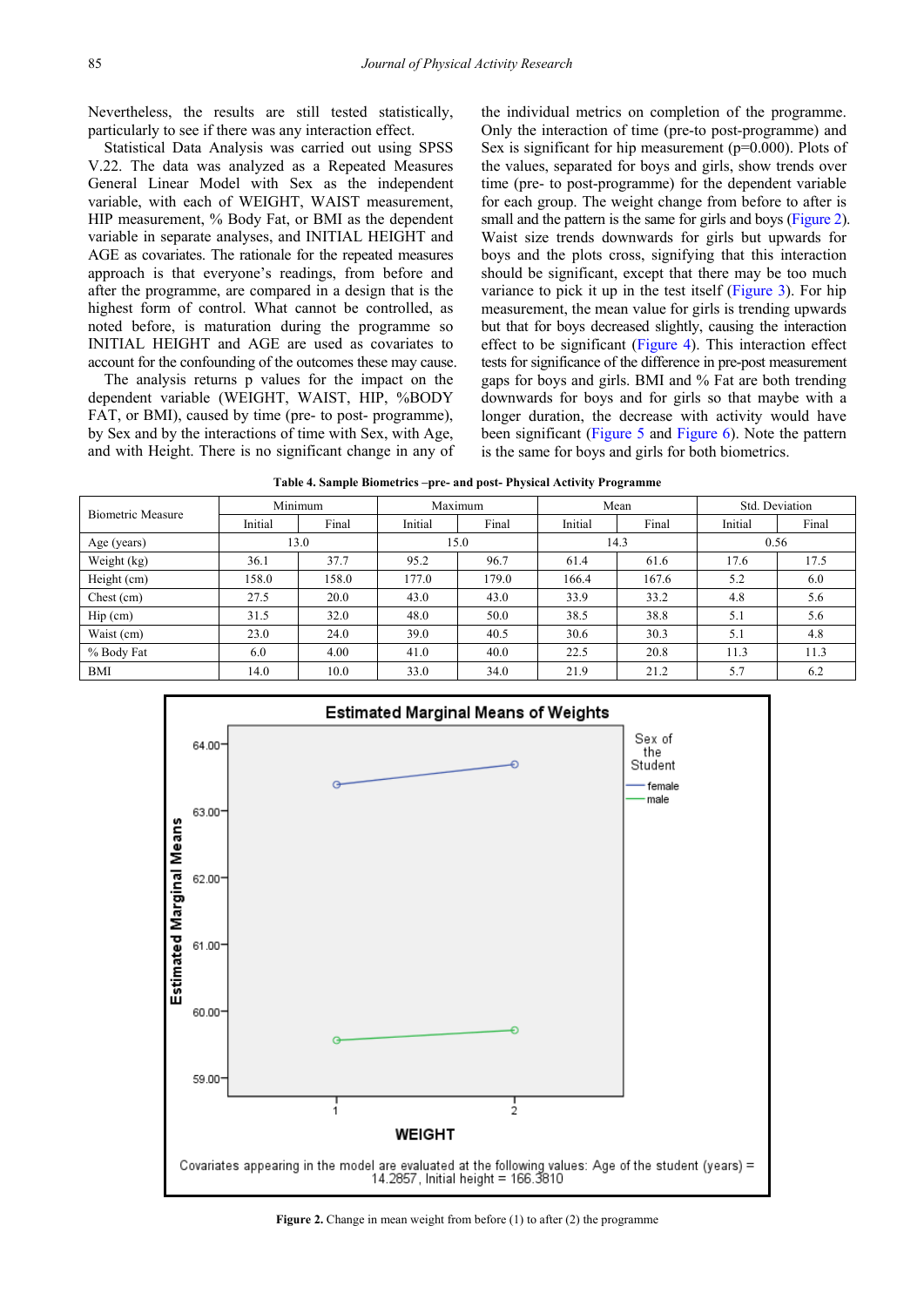<span id="page-6-0"></span>

**Figure 3.** Change in mean waist size from before to after the programme

<span id="page-6-1"></span>

Figure 4. Change in mean hip size from before to after the programme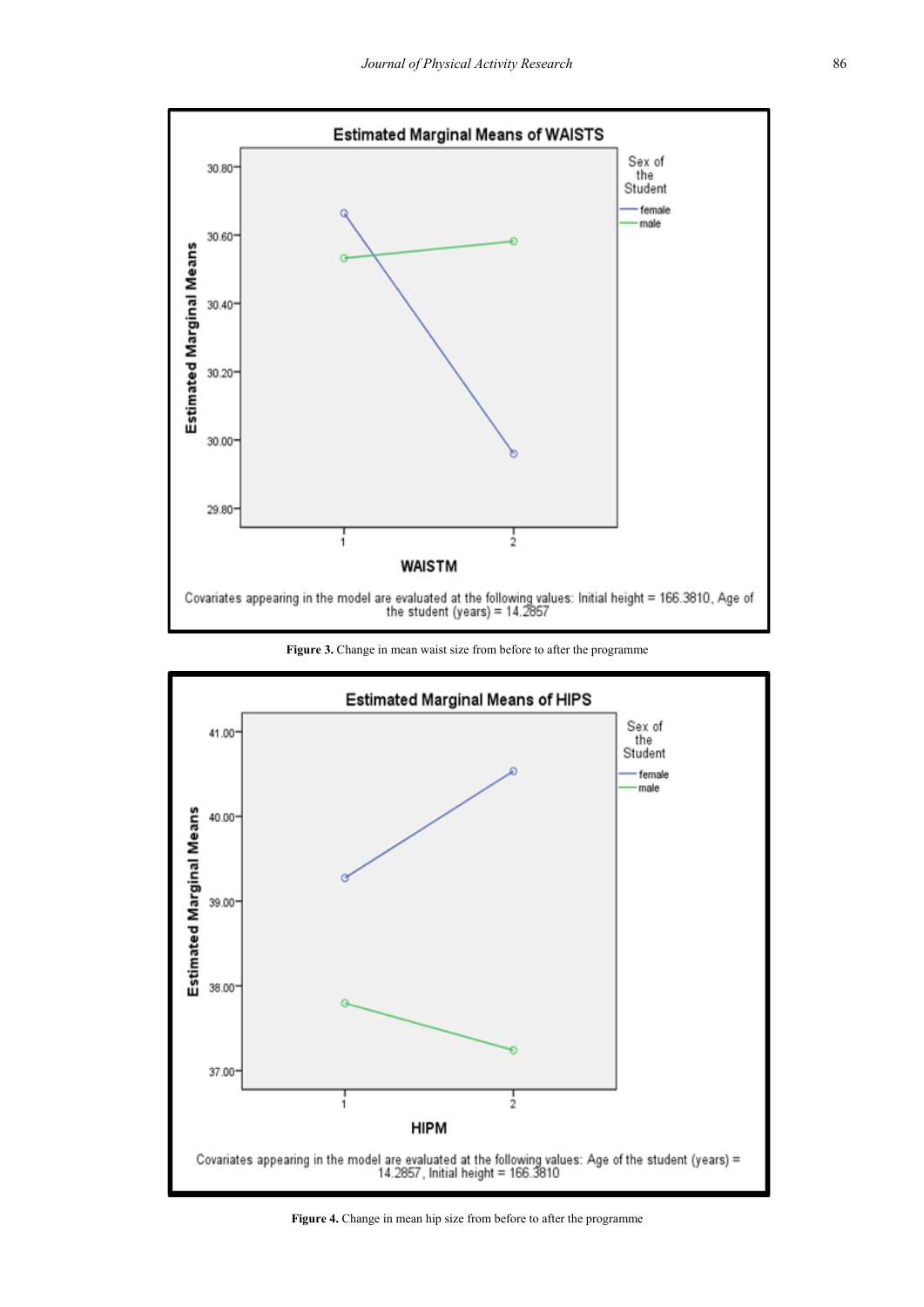<span id="page-7-0"></span>

**Figure 5.** Change in mean % Fat from before to after programme

<span id="page-7-1"></span>

Figure 6. Change in BMI from before to after the programme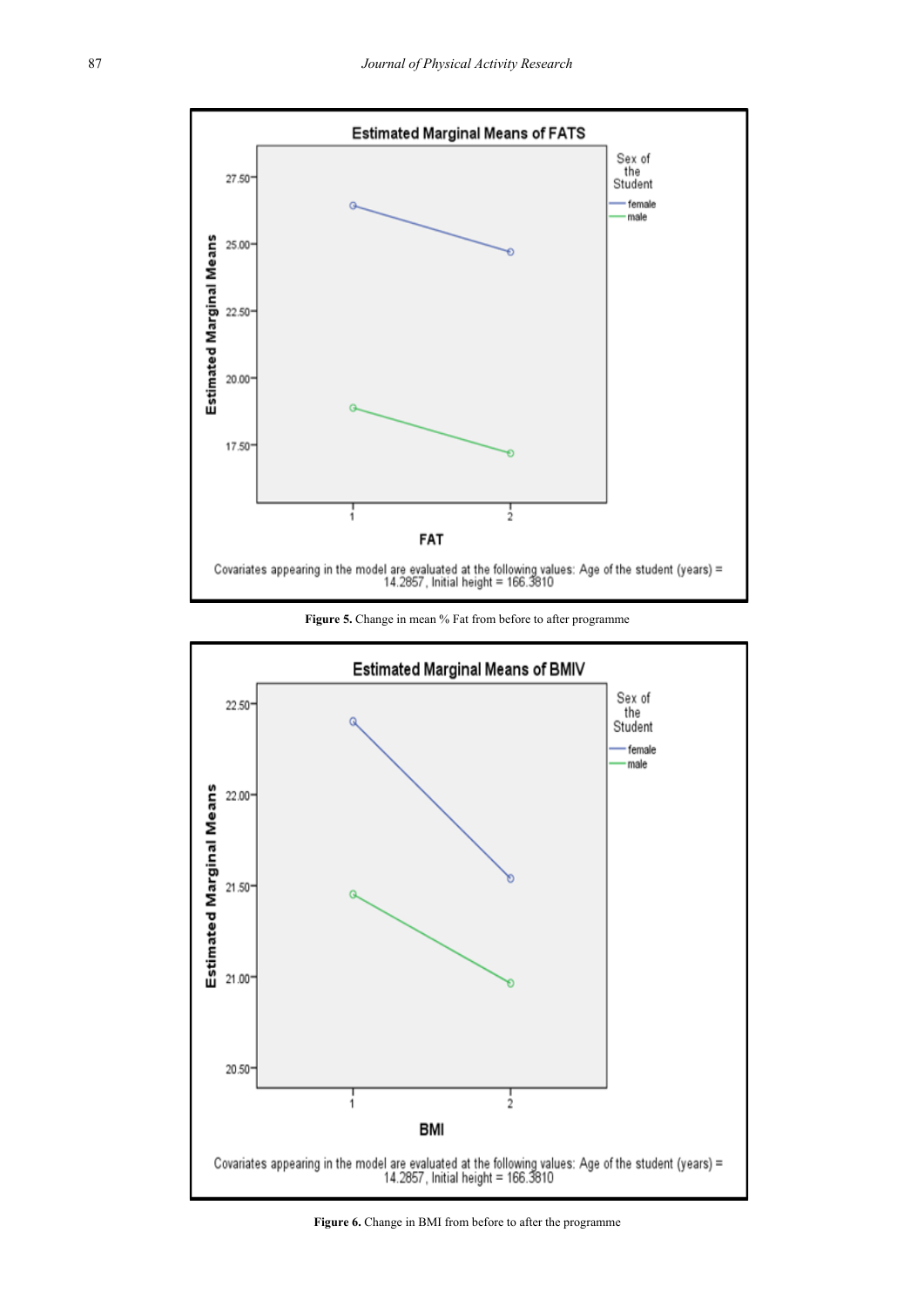# **5. Conclusion**

The data collected and analyzed indicated that the students held positive attitudes about the programme and its effects on several aspects of their general well-being. However, there were no statistically significant changes on their body weights, BMI, % Fat, waist or hip measurements. This is not unexpected since there are several unknown confounders of this effect, including maturation and diet maintained during the programme. There is also the possibility that the duration was too short. This is borne out by the downward (though nonsignificant) trends seen in the mean waist (girls) and hip (boys) measurements, BMI, and %Fat, even though the mean weights were unchanged for both sexes. It is supported too by the observations of other researchers that the effects of physical activity alone on reductions in body weight may be somewhat modest but can be more effective on a long-term basis [\[15\].](#page-9-1)

Students were committed to the programme which resulted in increased fitness levels, both according to their own perceptions and based on the researchers' observations that students took fewer breaks as the programme progressed. Most (78%) indicated that the programme made them want to stay healthy and, hopefully, this will create a desire in them to continue to stay physically active, allowing them to manage their weight and to lead healthy lifestyles. Students indicated that the programme should be done daily (76%), done during school hours (93%), and is worth repeating (95%). All the students felt that it was important to maintain a healthy lifestyle.

During the six weeks of the programme, the culture of the school environment during the lunch period was different because students and even some teachers were involved in structured physical activity. The students seemed devoted to the programme, willing to switch their interest away from their hand- held electronic devices to physical activity. The whole school was involved one way or the other, if not observing then participating in the programme. There were members of staff and administration, also participating in the programme, who indicated they have no time to exercise but wanted to lose weight and relieve stress. There were other teachers who did not participate but encouraged the students from other groups, such as the young leaders, to get involved in the programme. During the six weeks, there were no issues of petty squabbles and the administration workload was reduced because of fewer disciplinary issues, with most students gravitating to the area where the programme was held.

This study registered positive impacts on a sample of students, both in terms of their fitness and their attitudes, from participation in a daily programme of structured physical activity. There was no statistically significant evidence from this brief programme to support a claim of average weight loss for the sample. Possibly, though, with longer duration a more pronounced effect could be observed to reinforce the argument that frequent use of daily activities in the Physical Education practical classes could control weight gain. Still, there is enough support from this study for a conclusion that physical activity, recognized as a relatively inexpensive path, could affect

attitudinal change in children. With enough exposure and encouragement, this could lead to lifestyle changes and possibly better weight management and general health. Note, however, that the confounding effects of maturation and diet will present problems in studies with children.

Future practical efforts will involve formalizing and adding to the Daily Structured Physical Activity programme developed for and used in this study and exploring opportunities for repeating the study at the same school with other forms, while introducing the programme to colleagues at other schools so that they could implement it. A proposal of work will be submitted to the Ministry of Education. We are looking into possible sponsorship which could provide incentives for encouraging student and staff participation in daily structured physical activity programmes.

### **References**

- <span id="page-8-1"></span>[1] "Physical activity improves quality of life," *American Heart Association,* Mar. 2015. [Online] Available: http://www.heart.org/HEARTORG/HealthyLiving/PhysicalActivit y/FitnessBasics/Physical-activity-improves-quality-oflife\_UCM\_307977\_Article.jsp#.WDSCs7szVlY. [Accessed May  $2<sup>nd</sup>$ , 2015].
- <span id="page-8-0"></span>[2] Bailey, R., Cope, E., and Parnell, D. "Realising the benefits of Sports and Physical Activity: The Human Capital Model," *Retos*, 28, 147-154. 2015.
- <span id="page-8-5"></span>Bandura, A., "Health promotion from the perspective of social cognitive theory," *Psychology & Health*, 13(4), 623-649, Jan.1998.
- <span id="page-8-8"></span>[4] Basch, C. E. "Healthier students are better learners: High-quality, strategically planned, and effectively coordinated school Health Program must be a fundamental mission of schools to help close the Achievement Gap," *Journal of School Health,* 81(10), 650- 662, Oct. 2011.
- <span id="page-8-13"></span>[5] Brophy, J., and Good, T. "Teacher behavior and student achievement," *Handbook of research on teaching 3rd edition*, M. C. Wittrock (Ed.), McMillan, New York, 1986, 328-375.
- <span id="page-8-9"></span>[6] Carlson, T.B."Why students hate, tolerate, or love gym: A study of attitude formation and associated behaviors in physical education," *Journal of Teaching in Physical Education*, 34 (3), 467-477. 2015.
- <span id="page-8-10"></span>[7] Ennis, C.D. "Students' experiences in sport-based physical education: [More than] apologies are necessary," *Quest*, 48, 453-456, 1996.
- <span id="page-8-6"></span>[8] Mc Kenzie, T. L., and Lounsbery, M. A. "Physical Education teacher effectiveness in a Public Health context," *Research Quarterly for Exercise and Sport,* 84 (4), 419-430, 2013.
- <span id="page-8-2"></span>[9] "NIH study finds leisure-time physical activity extends life expectancy as much as 4.5 years," *National Cancer Institute*, Nov. 2012. [Online] Available: https://www.cancer.gov/newsevents/press-releases/2012/PhysicalActivityLifeExpectancy. [Accessed May 20, 2017].
- <span id="page-8-4"></span>[10] Nevill, A. M., Tsiotra, G., Tsimeas, P., and Koutedakis, Y. "Allometric associations between body size, shape, and physical performance," *Pediatric Exercise Science*, 21 (2), 220-232, 2009.
- <span id="page-8-11"></span>[11] Portman, P. "Who is having fun in physical education class? Experiences of six-grade students in elementary and middle schools," *Journal of Teaching in Physical Education*, 34 (3), 445-461, 2015.
- <span id="page-8-12"></span>[12] Rikard, G. "The relationship of teachers' task refinement and feedback to students' practice success," *Journal of Teaching in Physical Education*, 31 (4), 349-357, 2012.
- <span id="page-8-7"></span>[13] Sallis, J., Mc Kenzie, T., Beets, M., Beighle, A., Erwin, H., and Lee, S. "Physical education's role in public health," *Research Quarterly for Exercise and Sport*, 83 (1), 125-135, 2012.
- <span id="page-8-3"></span>[14] Thompson, P.D., Buchner, Piña, I.L., Balady, J.G., Williams, M.A.; Marcus, B., … "Exercise and physical activity in the prevention and treatment of atherosclerotic cardiovascular disease," *Circulation*, *107* (24), 3109-3116, August 2003.